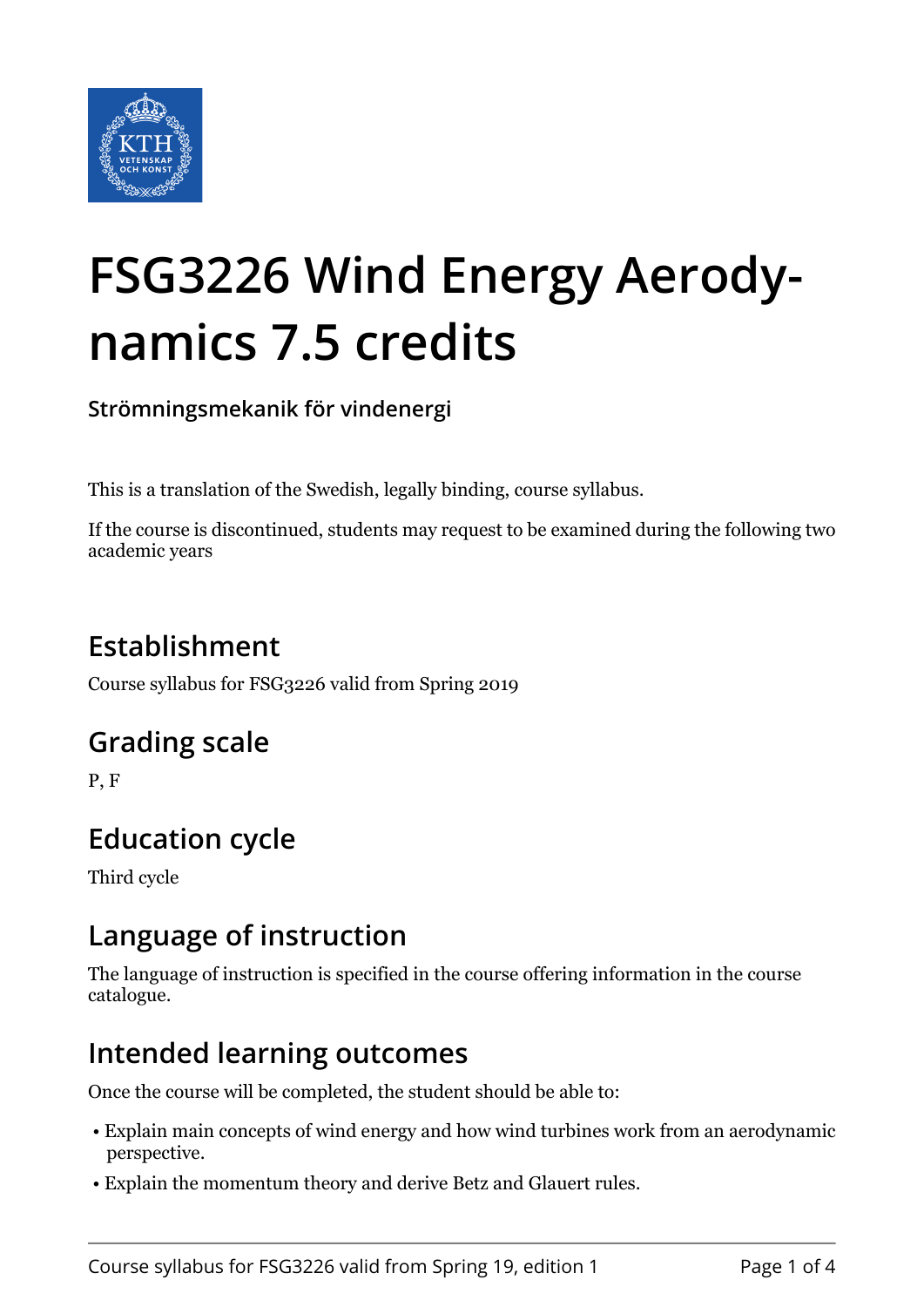- Design an optimum blade using blade-element momentum theory.
- Describe available fluid-mechanics measurement methods related to wind energy and under which conditions they are applicable.
- What are wind turbine real operating conditions inside the atmospheric boundary layer and the consequent effects on the wind turbine loads.
- Explain basic meteorological forces and how the affect global and local winds.
- Describe the daily and seasonal variations of the atmospheric boundary layer both on land and for offshore conditions.
- Use different simulation methods for wind energy production estimations and when they are applicable and what limitations they have during different terrain conditions.

#### **Course contents**

The course describes the aerodynamic phenomena involved in wind energy, an energy source that is strategic in the transition from a reliance on fossil fuels to renewable energy to address the challenges of energy security and climate change. The performance of wind turbines are first described according to momentum-based theories providing a detailed characterisation of the wind-turbine blade aerodynamics and guidelines about its optimisation. Elements of meteorology and wind-resource assessment are introduced to learn what is causing the wind and how it is affected by large-scale dynamics down to the local terrain conditions. Current measurements techniques and corrections are presented for both wind-tunnel and atmospheric measurements. Elements of flow modelling and wind-resource assessment are provided together with guidelines about the design of wind farms both in classrooms and by means of dedicated software suites used in the wind-energy community.

# **Disposition**

The course consists of 16 two-hours lectures, including four external lecturers, one home assignment and one laboratory work. In details:

- Laboratory exercise. Measurement of wind-turbine performance of a wind turbine model in a wind-tunnel experiment. Use of wind-tunnel blockage corrections. Measurement of the total pressure downstream of a wind turbine model.
- Home assignment. Use of the software of WindSim/WindFarmer in specific test cases to assess how conflicting requirements are accounted (such as optimal land use, noise production, shadow flickering, etc.).
- Additional home assignment (for graduate students only): Analysis and optimization of wind turbines and wind farms
- Written exam with open-ended questions

# **Specific prerequisites**

Knowledge of fluid dynamics corresponding to at least SG1215, SG1217 or SG1220 or equivalent. Basic knowledge of Matlab.